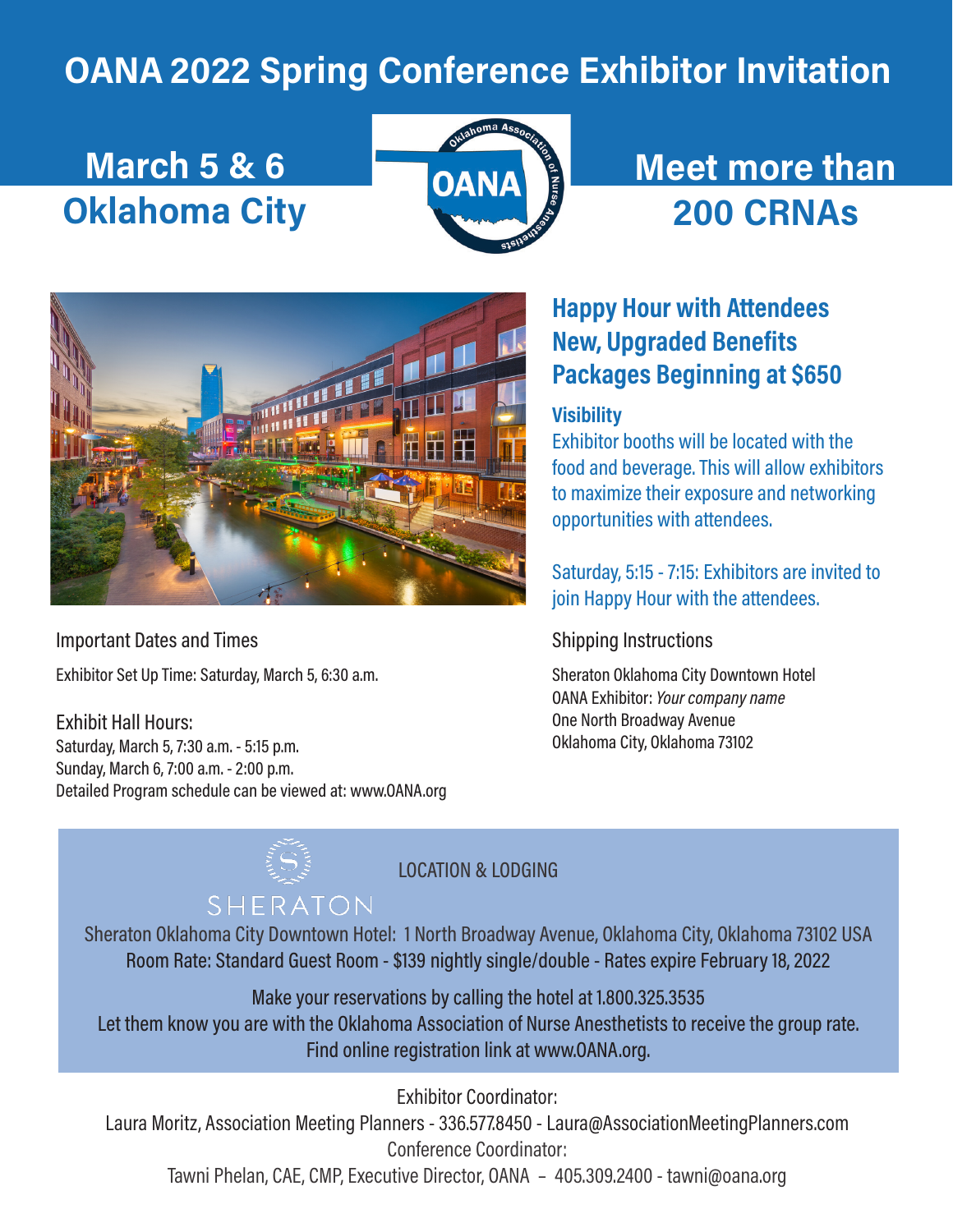## OANA 2022 Spring Conference Exhibitor Benefits

| <b>March 5 &amp; 6</b><br><b>Oklahoma City</b> | ्ट्र<br><u>\õ'</u><br><b>OANA</b> | <b>Limited Availability</b><br><b>First-Come, First-Reserve</b> |                          |  |
|------------------------------------------------|-----------------------------------|-----------------------------------------------------------------|--------------------------|--|
|                                                | <b>Headline Exhibitor</b>         | <b>Elite Exhibitor</b>                                          | <b>Classic Exhibitor</b> |  |

| <b>Benefits</b>                                                                                                       | <b>Headline Exhibitor</b><br>\$3,500<br>(Limit one) | <b>EIRE EXMIDITOR</b><br>\$1,900<br>(Limit two) | Classic exhibitor<br>\$650        |
|-----------------------------------------------------------------------------------------------------------------------|-----------------------------------------------------|-------------------------------------------------|-----------------------------------|
| Placement of your free-standing company banner at<br>registration desk<br>(Banner to be supplied & set up by company) |                                                     |                                                 |                                   |
| Sign with logo on podium.                                                                                             | $\blacktriangledown$                                |                                                 |                                   |
| Sponsor recognition on conference registration site with<br>link to your URL choice.                                  |                                                     |                                                 |                                   |
| Feature on OANA FAcebook page pre-conference<br>announcement.                                                         |                                                     |                                                 |                                   |
| Introduction & thank you at podium during<br>opening ceremonies.                                                      |                                                     |                                                 |                                   |
| Table tents on all meeting room tables during day of<br>sponsorship                                                   | Saturday & Sunday                                   | Saturday, 3/5<br>or Sunday, 3/6                 |                                   |
| On-site signage:                                                                                                      | 22' x 28"<br>at registration entry                  | 18 x 24' in<br>conference room                  |                                   |
| Two days of exhibitor participation March 5 & 6                                                                       | Four (4) company<br>representatives                 | Two (2) company<br>representatives              | One (1) company<br>representative |
| Skirted 8-foot table with chairs                                                                                      |                                                     |                                                 |                                   |
| Complimentary electricity upon request                                                                                |                                                     |                                                 |                                   |
| Daily Full Continental Breakfast                                                                                      |                                                     |                                                 |                                   |
| Attendance at Saturday Happy Hour with attendees.                                                                     | Four (4) company<br>representatives                 | Two (2) company<br>representatives              | One (1) company<br>representative |

| Saturday, March 5 - 7 hours of lecture |                                                       | Sunday, March 6 - 5 hou |                                |
|----------------------------------------|-------------------------------------------------------|-------------------------|--------------------------------|
|                                        | 7:30 a.m. Breakfast for Attendees with Exhibitors     |                         | 7:00 a.m. Breakfast for        |
|                                        | 7:45 a.m. Opening Statements & Welcome - Leah Coyle,  | 7:30 a.m. Lectures      |                                |
|                                        | CRNA, OANA President                                  |                         | 10:30 a.m. Break with E        |
| 8:00 a.m. Lectures                     |                                                       | 11:00 a.m. Lectures     |                                |
|                                        | 10:00 a.m. Break with Exhibitors                      |                         | 1:00 p.m. Closing Rema         |
| 10:30 a.m. Lectures                    |                                                       |                         |                                |
|                                        | 12:30 p.m. Lunch w/ Members and OANA Business Meeting |                         |                                |
|                                        | Exhibitors, lunch on your own                         | Cancellation            |                                |
| 1:45 p.m. Lectures                     |                                                       |                         | Cancellations received by Feb  |
|                                        | 3:45 p.m. Break with Exhibitors                       |                         | Refund less \$50 processing fe |
|                                        | 4:15 p.m. AANA Update                                 |                         | Cancellations are not accepted |
|                                        | 5:15 p.m. Happy Hour                                  |                         |                                |

### rs of lecture Attendees with Exhibitors xhibitors arks

ruary 5, 2022: Refund less \$50 processing fee. d after February 5, 2022.

Exhibitor Coordinator: Laura Moritz, Association Meeting Planners - 336.577.8450 - Laura@AssociationMeetingPlanners.com Conference Coordinator: Tawni Phelan, CAE, CMP, Executive Director, OANA – 405.309.2400 - tawni@oana.org